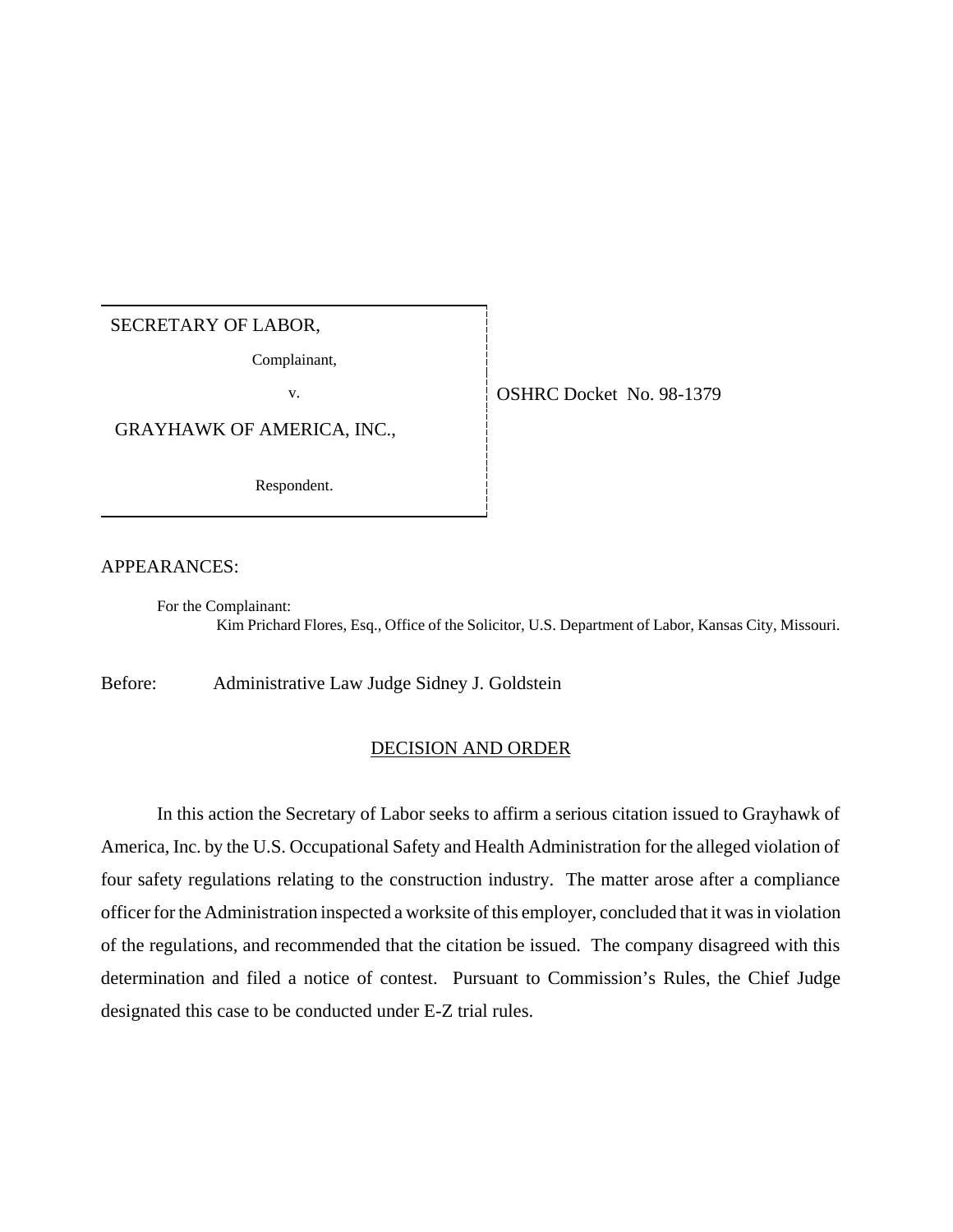The citation charged that the Respondent violated safety regulations in that (1) employees were not protected by helmets while working where there was a danger of head injury; (2) employees did not use eye and face protective equipment when machines or operations presented the possibility of eye or face injury; (3) employees working on a surface six feet or more above a lower floor were not protected from falling by the use of a guardrail, safety net, or personal fall arrest systems; and (4) employees on a working surface were not protected from falling through holes, including skylights more than six feet above lower levels by personal fall arrest systems, covers, or guardrails erected around such holes.

A hearing was scheduled for January 5, 1999, and notices of hearing were mailed to the Complainant and the Respondent. At the time and place scheduled for hearing the Complainant appeared prepared for trial. The Respondent neither appeared not requested a postponement of the proceedings.

At the hearing the compliance officer who investigated the worksite testified that he saw employees setting walls on the deck of the building and were exposed to injury from the walls falling on them without the benefit of hard hats. With respect to item 2 of the citation he saw two employees using pneumatic nail guns without eye and face protection. He was concerned that nails coming out of the guns with strong force could cause injury to the eye or face if misdirected. He also said that item 3 of the citation was violated in that employees were working approximately ten feet above a lower level without guardrails or a safety net system. Finally, employees were working around unguarded floor openings, including stairwells, future stairwells, and an elevator shaft. Employees in these instances were subject to a fall of up to fourteen feet.

Thus, the Respondent violated the regulations found at 29 C.F.R. §1926.100(a);  $\S 1926.102(a)(1)$ ;  $\S 1926.501(b)(1)$ , and  $\S 1926.501(b)(4)(i)$ .

In each instance employees were subject to severe injury or death, and for that reason the violations were listed as "Serious." The penalties recommended were consistent with the requirements of the Occupational Safety and Health Act of 1970.